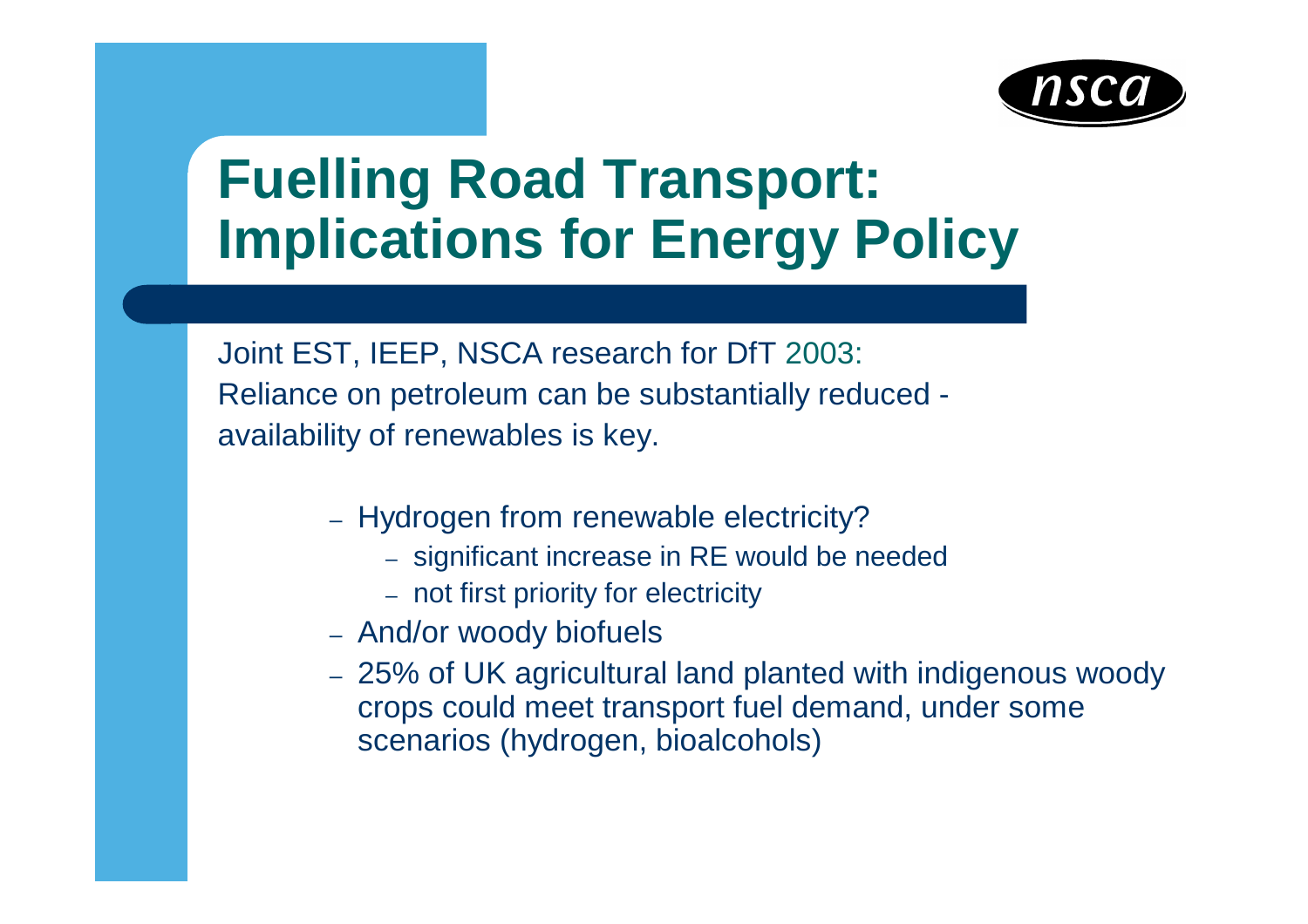

## **Environmental Perspective**

- Wider impacts
	- Which (AQ / CC / biodiversity / resource use?)
	- Where (local / UK / EU / global)
	- When (effects of timing, rush for H)
	- Why (green cover for strategic policy)
	- Who (sustainability: social / economic impacts)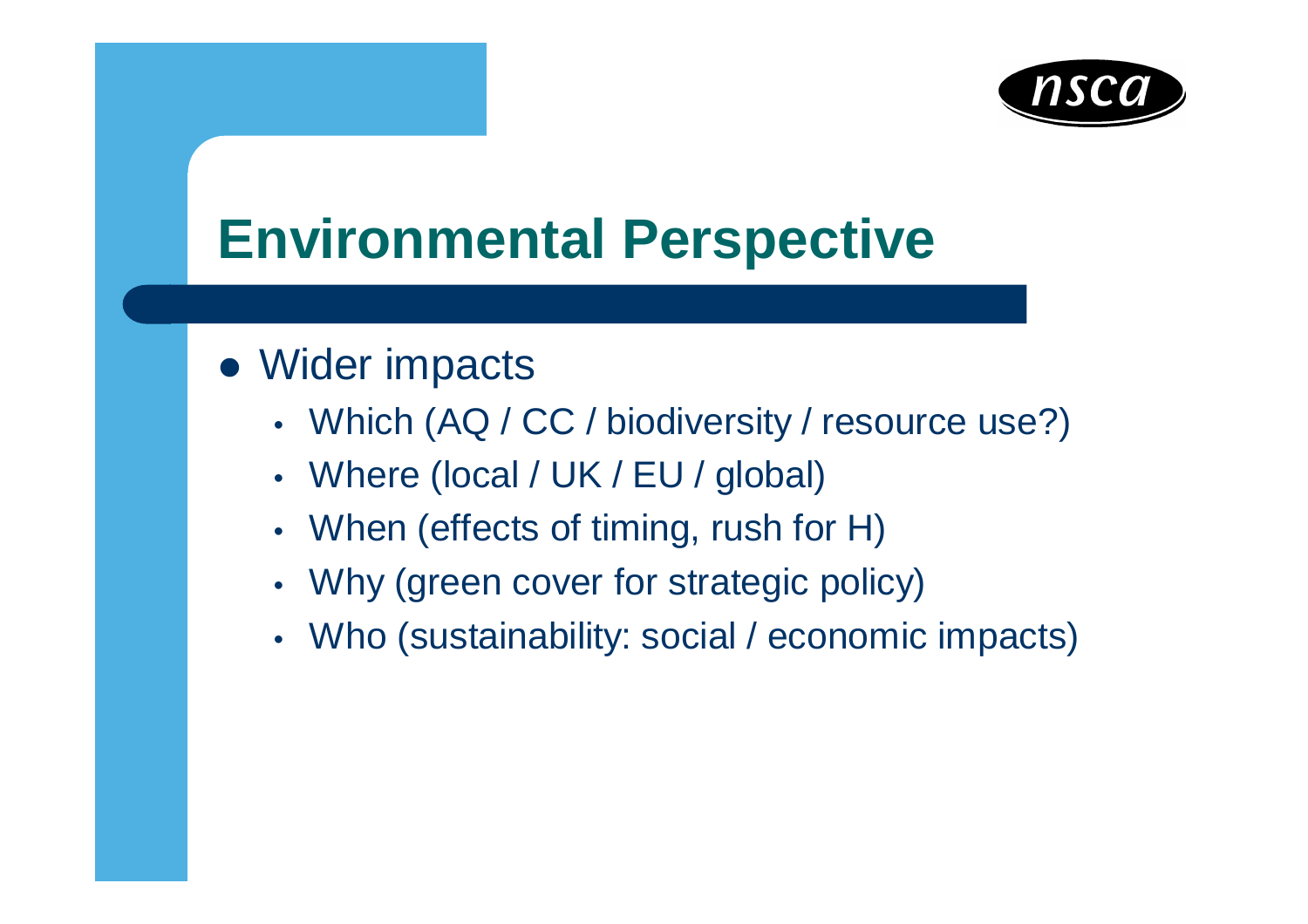

# **Hydrogen 1**

• Need for medium-term 'carbon hit' to grow market?

#### • GHG emissions

• WtW analysis complex – timing and weighting

#### • Renewables

- Availability
- Impacts (biomass, windfarms, PVs)
- opportunity costs optimal carbon savings (for who?)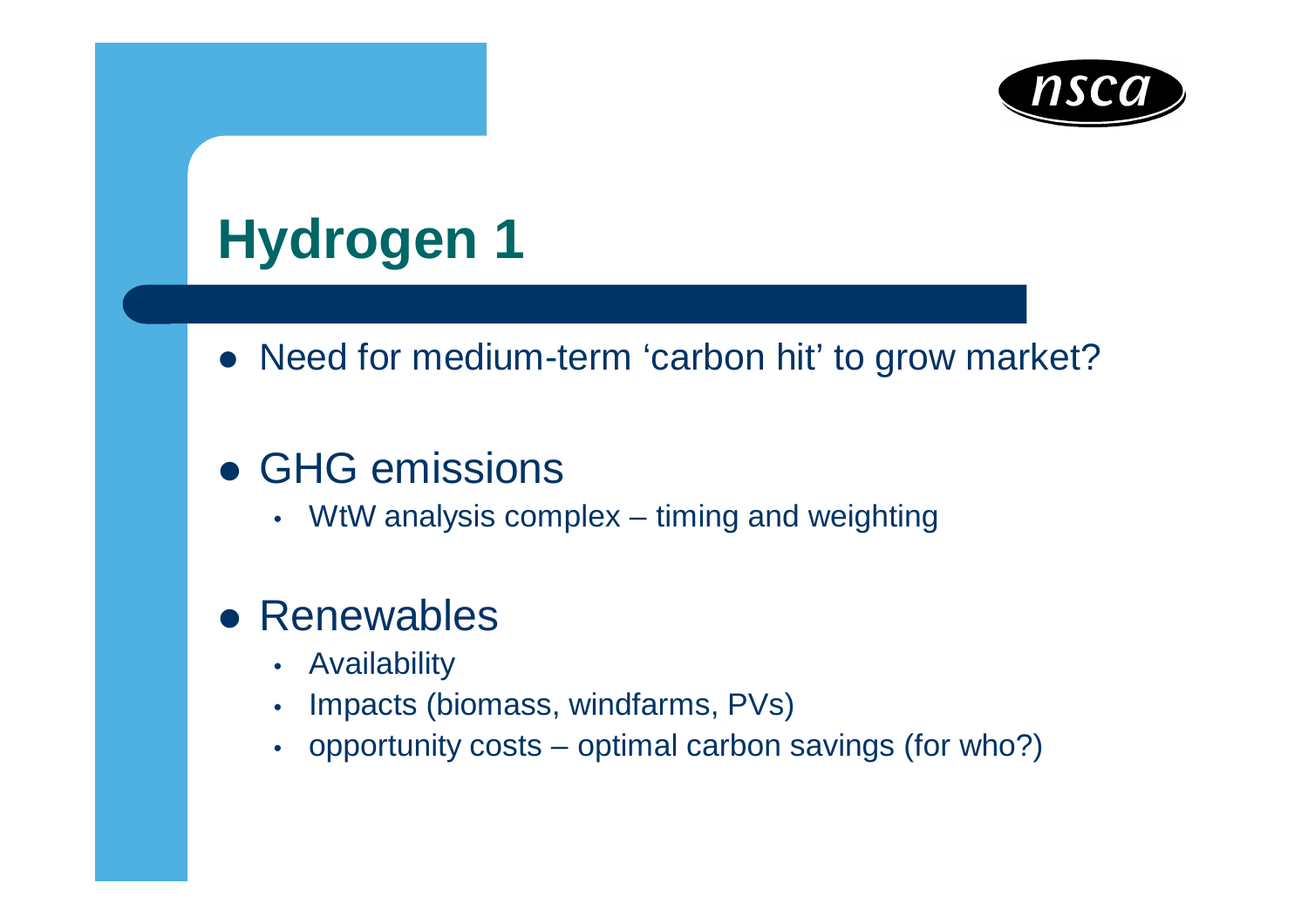

## **Hydrogen 2**

- Atmospheric interactions
	- Ozone depletion?
- Local Air Quality
	- ZEVs useful locally but overall impact marginal
- Resource use
	- Metals?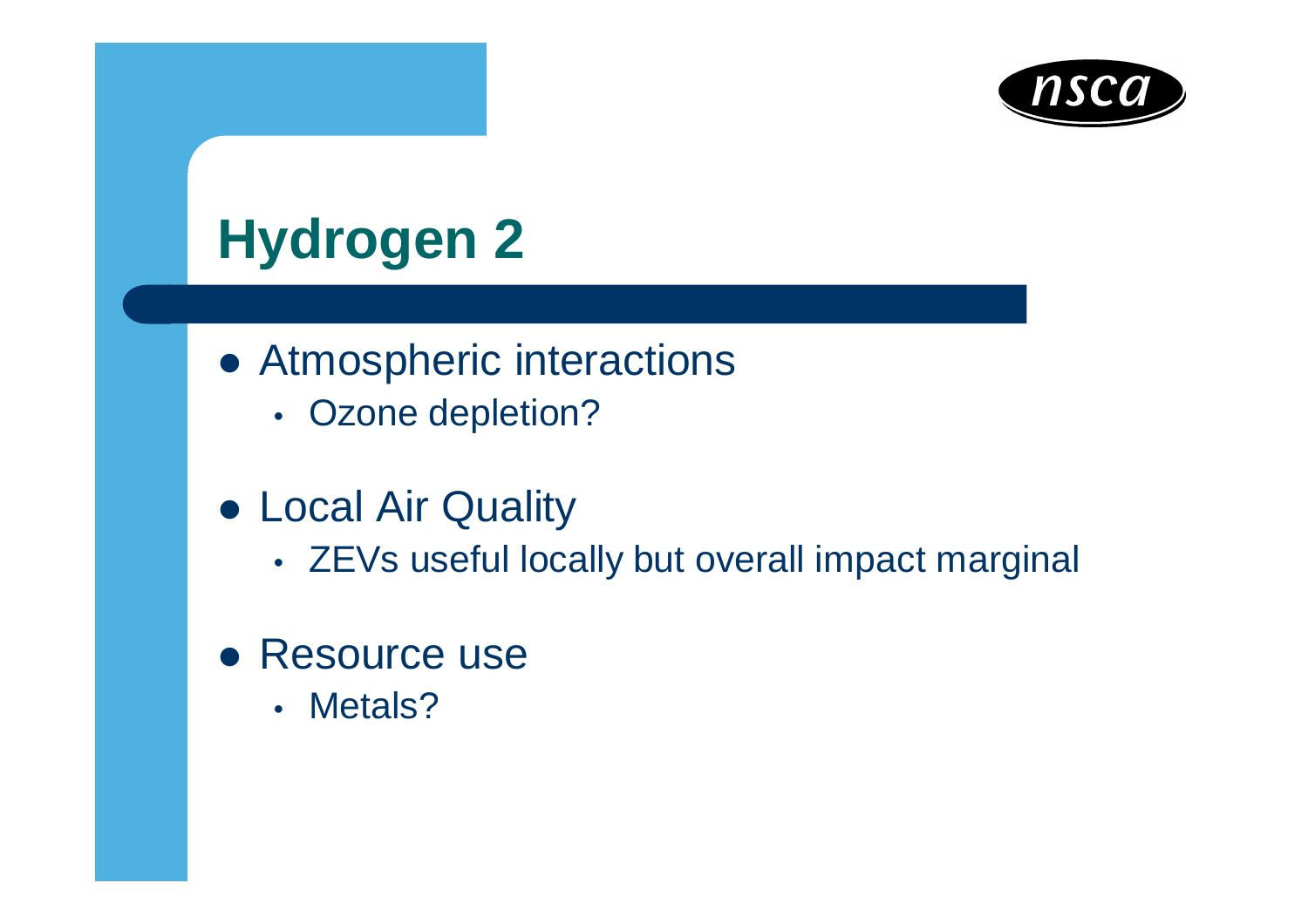

### **Biofuels 1**

- Which crops?
- Grown where?
- Processed where?
- Comparing disparate impacts
- Foregone options (food / energy / industrial)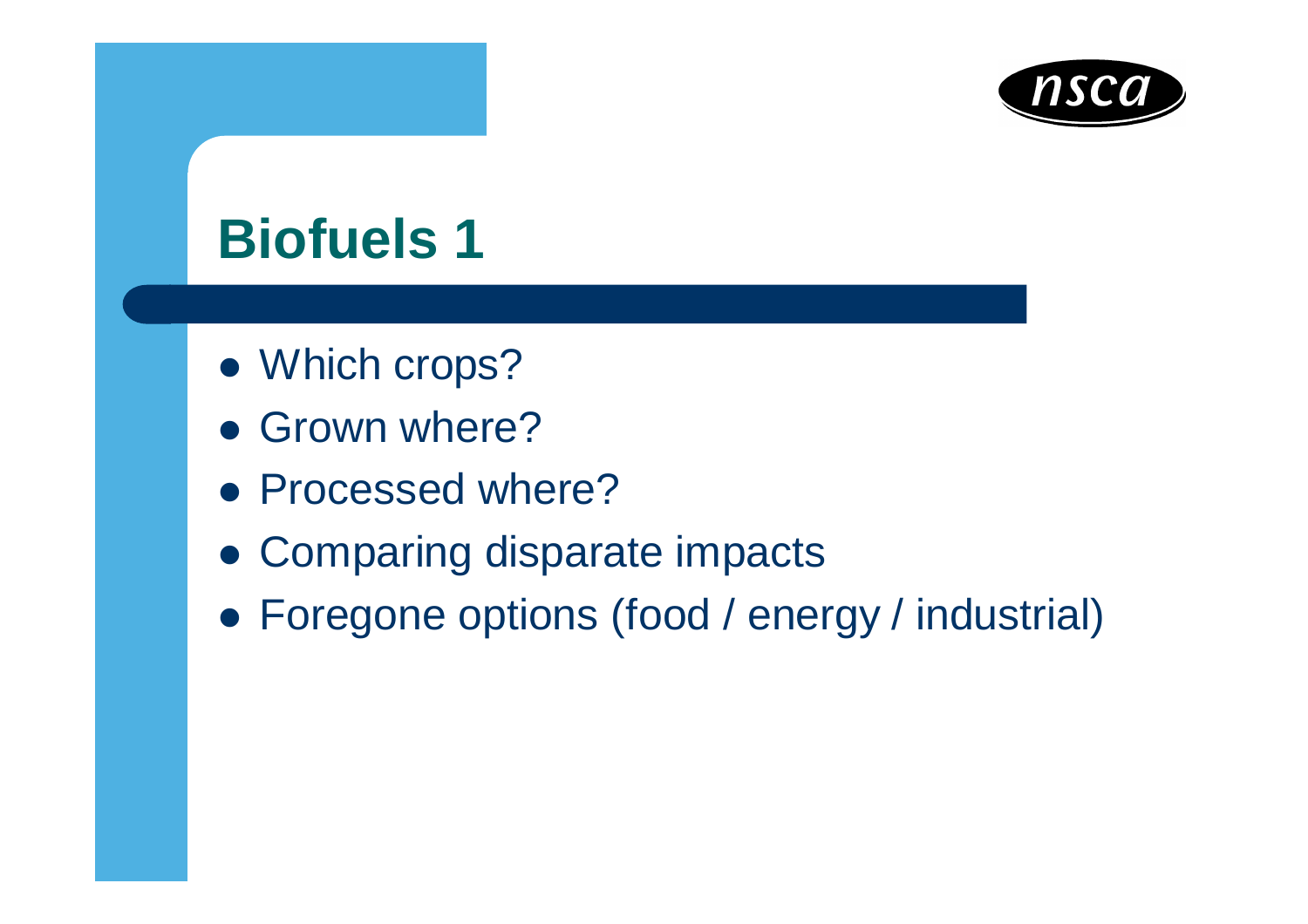

## **Biofuels 2**

- GHG emissions
	- UK or import?
	- Agricultural inputs
	- Processing, transport and by-products
	- Soil emissions
- Ecology / Landscape issues
	- Intensification of low input / set-aside land (RSPB work)
	- Extensive coppicing
	- Exotic perennial / annual species
	- Soil structure / quality?
	- Flood mitigation?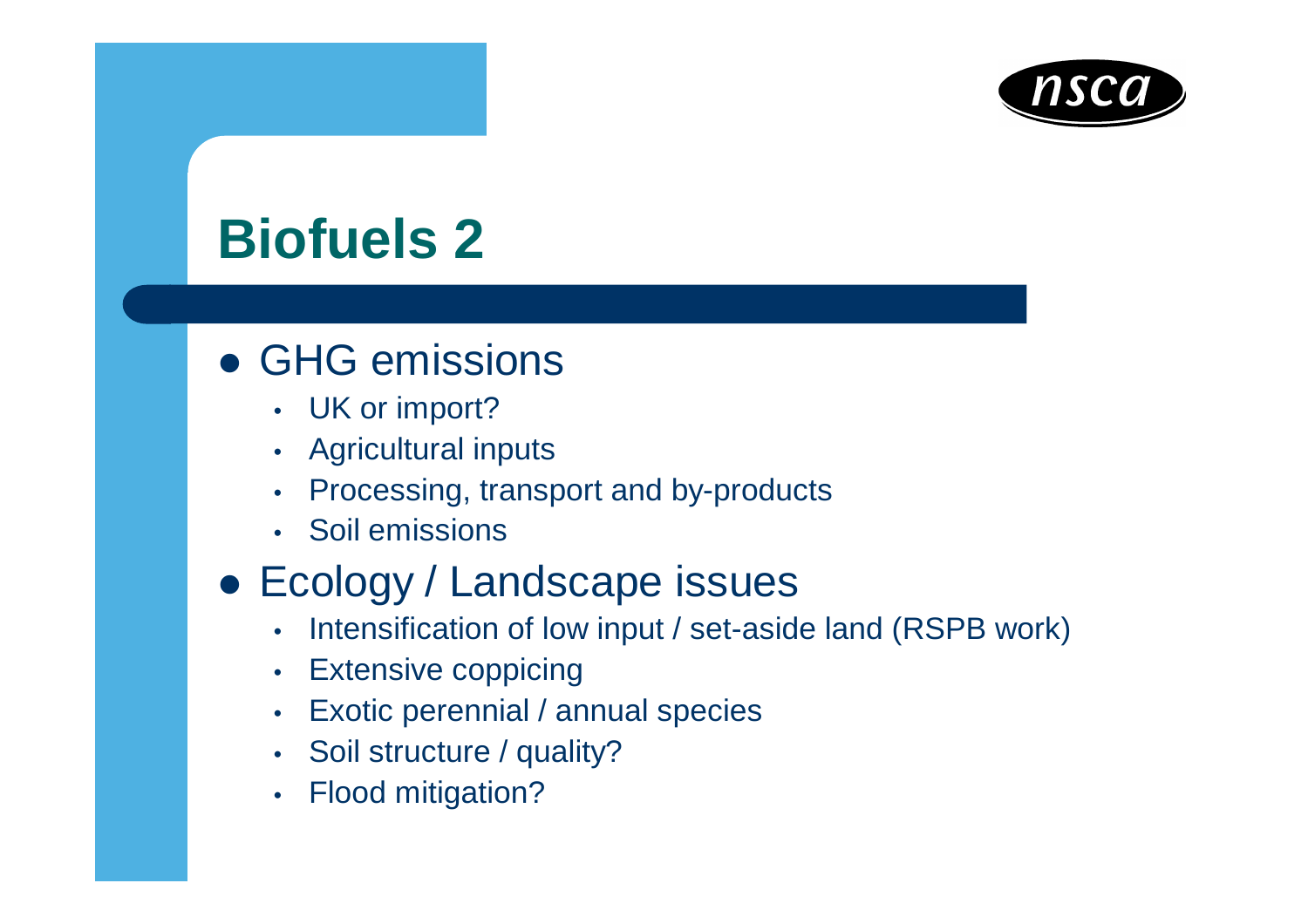

### **Biofuels 3**

- Waste policy interactions
	- RVO worthwhile but limited
	- Active fraction of MSW / green / agro waste?
	- BPEO for EfW?
- Rural economy
	- More jobs per ha?
	- Local processing viable?
	- Which crops, where...